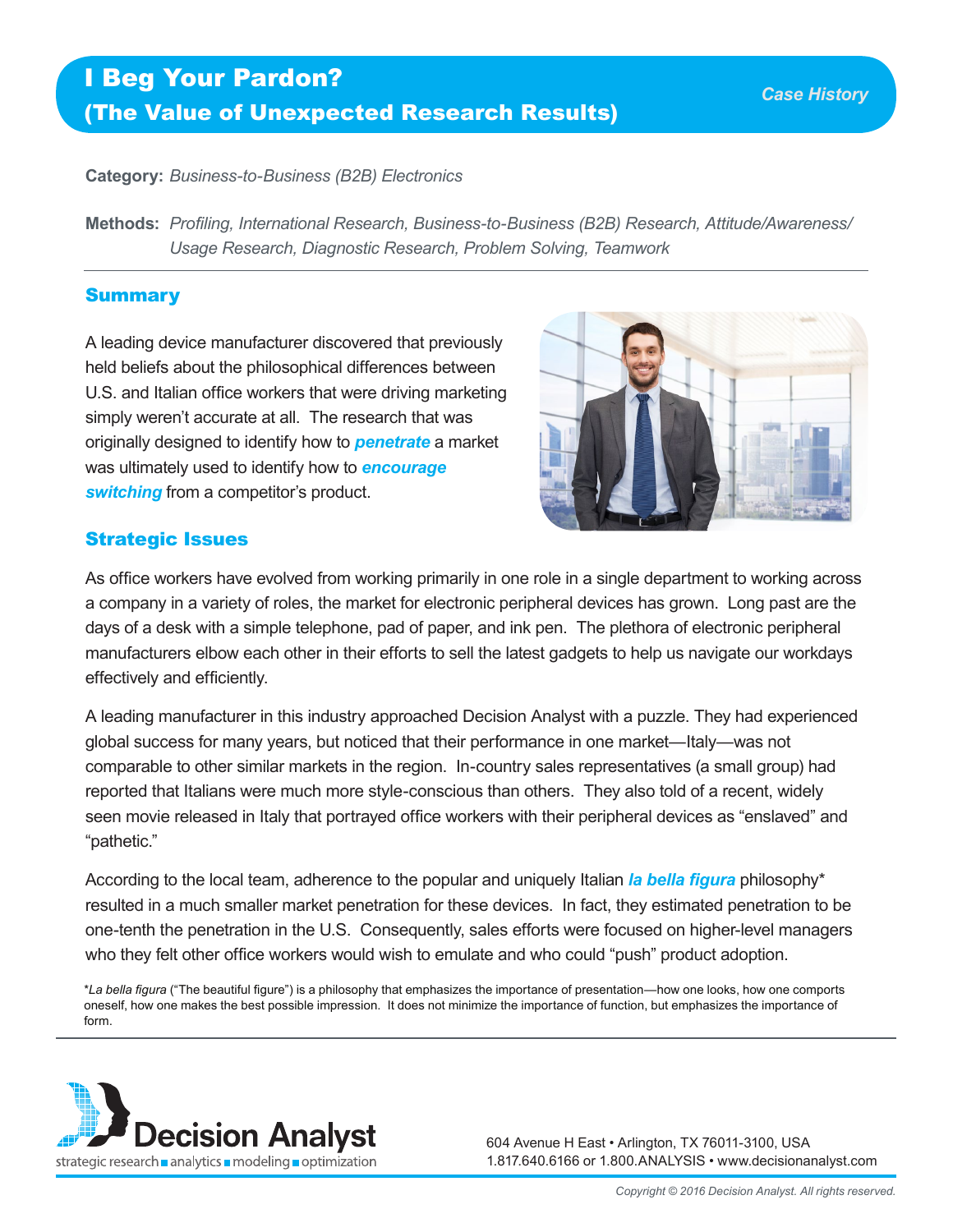### Research Objectives

The task brought to Decision Analyst was to design a study to help identify necessary changes in the device design that would allow the company to enjoy the same level of success in the more designconscious Italy as experienced in the U.S. Specifically, the research was designed to survey end-users/ potential end-users to understand the following about this market:

- **Awareness/Knowledge**
- Product relevance to workers' success
- **Feelings about using the product**
- **Usage**
- Satisfaction
- **Lovalty**
- Expectations/Desires (both tangible and intangible) for a successful product
- Purchase intent
- **Adoption barriers**
- Adoption drivers
- Compelling sources of information

#### Research Design and Methods



To ensure the highest quality data that met all the research and business needs, a team was formed consisting of the client's U.S. market researchers, the client's Italian sales representatives, Decision Analyst's client service group, and Decision Analyst's international research group. This team developed a 20-minute online survey that incorporated a variety of modules to ensure that current users, rejecters, and potential users were all asked about their specific attitude, awareness, and usage issues within the context of their personal situation. (For example, current users were asked about the brand they used and the brands they considered; rejecters were asked about the brand they used, the brands they considered before choosing that brand, and what brands they might consider in the future, etc.).

Appropriate screening questions were used to ensure qualified respondents; the questionnaire was translated, and the survey was tested extensively by all team members and then launched to a randomly selected representative mix of office workers. (While the questionnaire was translated into Italian, potential respondents were allowed to choose if they would prefer to respond in Italian or English, to ensure we did not inadvertently block office workers who were not native Italians.)



604 Avenue H East • Arlington, TX 76011-3100, USA 1.817.640.6166 or 1.800.ANALYSIS • www.decisionanalyst.com